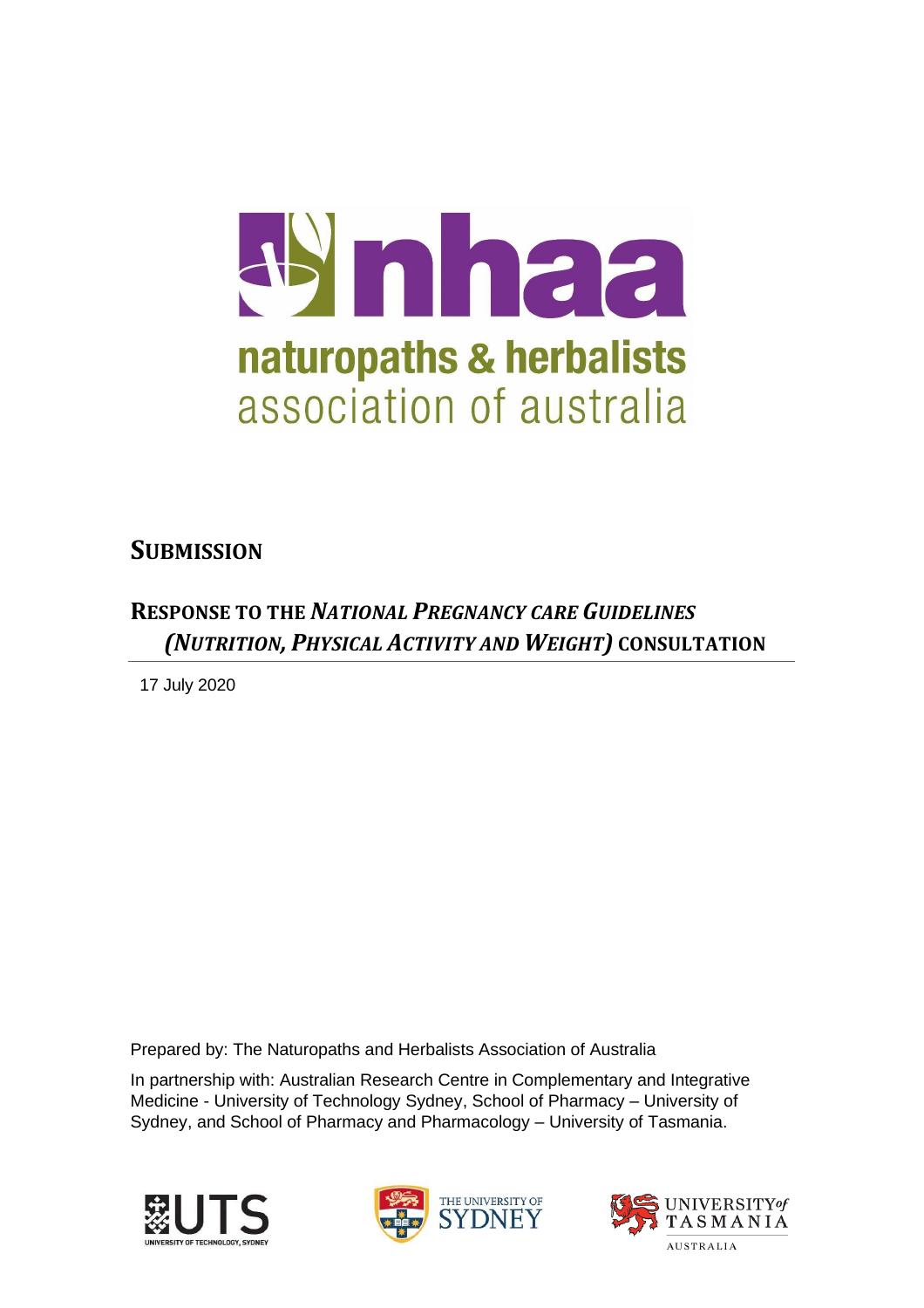

#### **National Herbalists Association of Australia t/a Naturopaths and Herbalists Association of Australia**

ABN 25 000 009 932

Founded 1920

3/2-4 Holden St Ashfield, Sydney NSW 2131 Australia

PO Box 696, Ashfield NSW 1800

Phone: +61 2 9797 2244 Fax: +61 2 8765 0091 Email: [nhaa@nhaa.org.au](mailto:nhaa@nhaa.org.au)  Web: [www.nhaa.org.au](http://www.nhaa.org.au/)

Prepared by: Amie Steel<sup>1</sup>, Joanna Harnett<sup>2</sup>, Jason Hawrelak<sup>3</sup>, Diana Bowman<sup>4</sup> and David  $Casteleijn<sup>1,4</sup>$ 

<sup>1</sup>Australian Research Centre in Complementary Medicine, Faculty of Health, University of Technology Sydney, Ultimo NSW 2006 <sup>2</sup>School of Pharmacy, University of Sydney, NSW 2000

<sup>3</sup> School of Pharmacy and Pharmacology, College of Health and Medicine, University of Tasmania, TAS

<sup>4</sup> Naturopaths and Herbalists Association, Ashfield, NSW 1800

Reference: Steel, A., Harnett, J., Hawrelak, J., Bowman, D., & Casteleijn, D. (2020). *Response to the national pregnancy care guidelines (nutrition, physical activity and weight) consultation.* NHAA: Ashfield, NSW, Australia.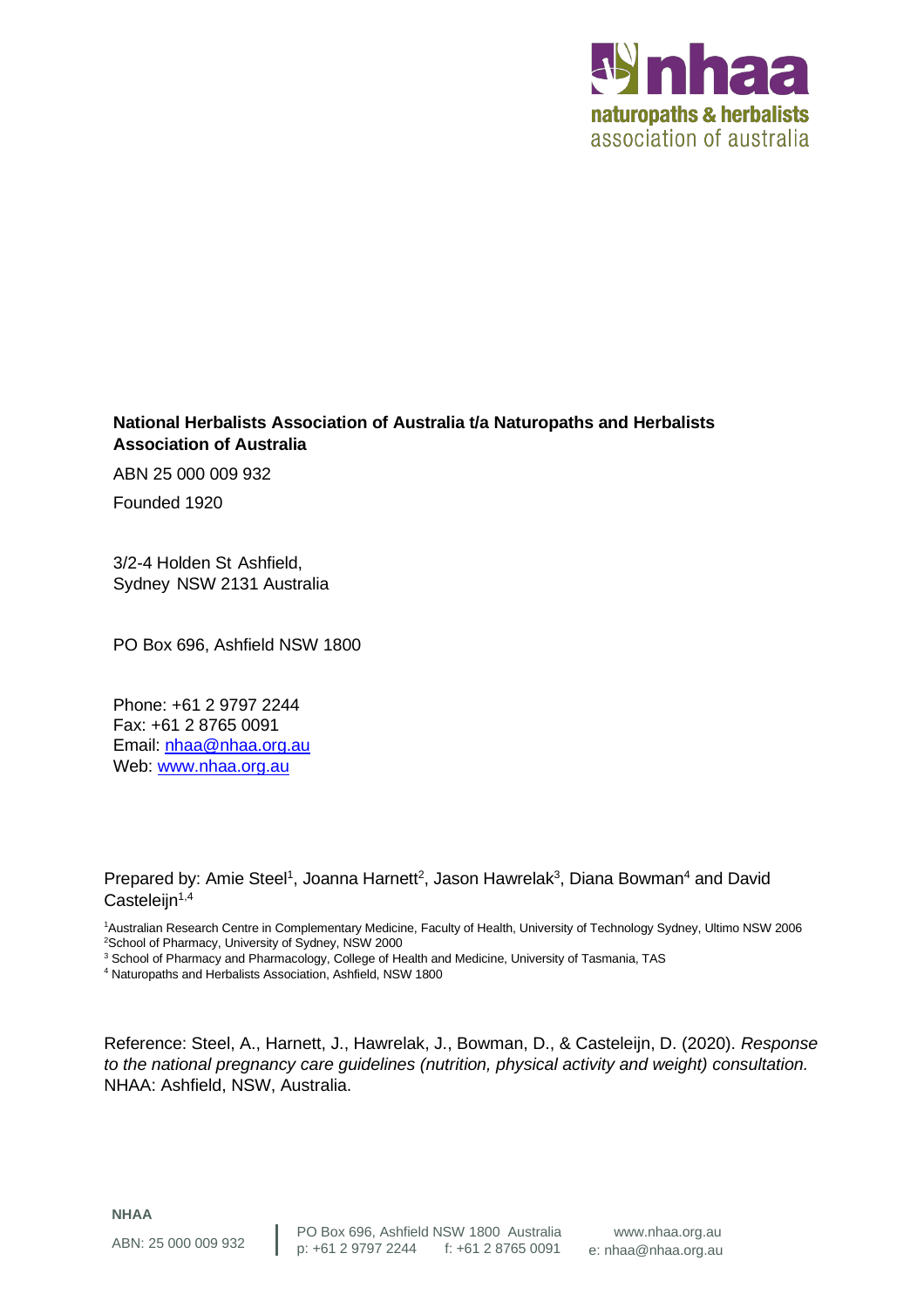

# **1 BACKGROUND**

## **1.1 ABOUT THE NHAA**

The NHAA is the peak professional association for the naturopathy and Western herbal medicine profession in Australia. Established in 1920, it is also the oldest professional association of complementary therapists in the country. The NHAA represents around 2,000 practitioners and is a member of the World Naturopathic Federation (WNF) which represents practitioners globally.

Our members provide primary care services to people suffering both acute and chronic disease. We use a combination of therapies, including diet, exercise, stress management, supplementation and herbal medicine formulations to deliver holistic treatments. We work alongside other health professionals to support conventional treatment. We play an important role in public health, including the quality use of medicines by Australian consumers.

The primary aims of the NHAA are to:

- Promote, protect and encourage the learning, knowledge and service delivery of naturopathic and Western herbal medicine
- Disseminate such knowledge through available media and networks
- Encourage the highest ideals of professional and ethical standards
- Promote naturopathic and Western herbal medicine as safe and effective public healthcare
- Engage with legislative tools and their representatives as they relate to the practice of naturopathic and Western herbal medicine in Australia

The vision of the NHAA is:

- Practitioners and the practice of naturopathic medicine and Western Herbal medicine are fully integrated into the primary healthcare system in Australia
- The NHAA is recognised as the peak body for naturopathic and Western Herbal medicine
- Naturopathic and Western Herbal medicine is accessible to all
- The integrity of the profession of naturopathic and Western Herbal medicine is maintained
- The standards and quality of education of the professions continue to be promoted
- Career opportunities and research pathways for naturopathic and Western Herbal medicine professionals are developed and maintained
- The integration of traditional knowledge and evolving science is continued

The NHAA publishes the quarterly *Australian Journal of Herbal & Naturopathic Medicine (AJHNM)*. The AJHNM publishes material on all aspects of medical herbalism and naturopathic practice including philosophy, phytochemistry, pharmacology and clinical application of medicinal plants. The NHAA also holds annual seminars throughout Australia, with the Herbal and Naturopathic International Conference held biennially (recently in March 2019 the *11th Herbal & Naturopathic International Conference* kicked off the NHAA's 100th year Celebrations). Since its inception, the NHAA and its members have been at the forefront of naturopathic and Western Herbal medicine and have been influential in areas ranging from education and practice to ethical, regulatory and industry standards.

**NHAA**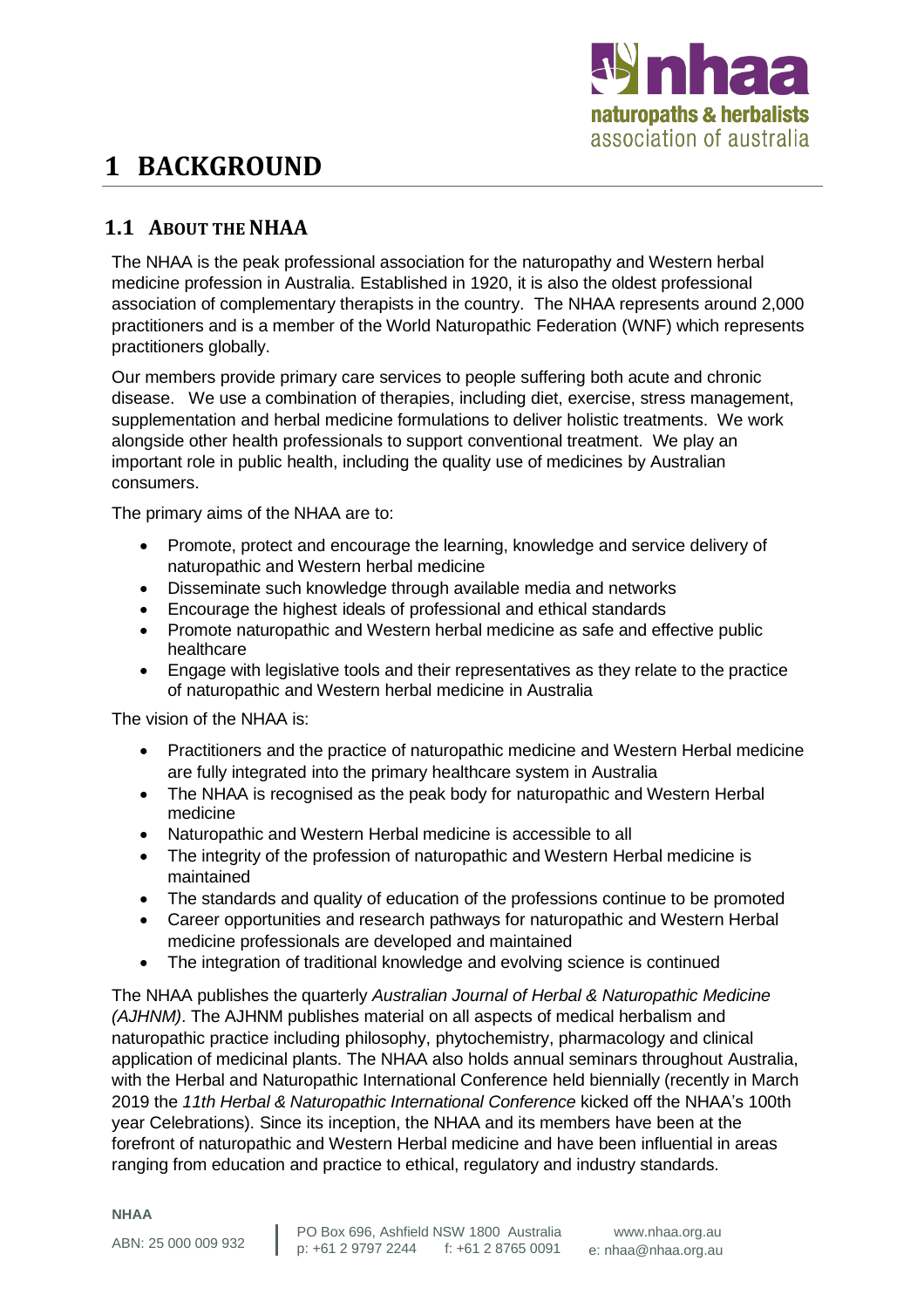

# **2 RESPONSE TO THE PREGNANCY CARE GUIDELINES CONSULTATION**

### **2.1 THE ROLE OF NATUROPATHS IN THE CARE OF PREGNANT WOMEN IN AUSTRALIA**

Naturopathy is a traditional system of medicine originating from Europe. <sup>1</sup> Almost all Australian naturopathic practitioners regularly prescribe lifestyle modifications (99.2%), nutritional supplements (97.8%), herbal medicines (tablets: 90.8%; liquid herbal medicines: 88.4%) dietary changes (90.1%), and physical activity (82.5%) as therapeutic tools in the management of health conditions in their patients.<sup>2</sup> Furthermore approximately 7.2% of Australian pregnant women report consulting a naturopath for pregnancy-related health concerns<sup>3</sup> and 70.1% of naturopaths in Australia reporting regularly ('sometimes' or 'often') treating pregnant women.<sup>2</sup> Additional analysis has explored the practice behaviours of naturopaths who regularly treat pregnant women had similar practice behaviours to other naturopaths in Australia.<sup>4</sup> For this reason, the current review of the nutrition, physical activity and weight components of the National Pregnancy Care Guidelines is of great interest to the Australian naturopathic profession.

### **2.2 COMMENTS AND RECOMMENDATIONS**

#### **2.2.1 Overall document**

The National Pregnancy Care Guidelines (Nutrition, Physical Activity and Weight is an important document to support the provision of evidence-based care to pregnant women in Australia. Overall, the proposed revisions to the Guidelines strengthens the document. We have, however, identified some two specific points which we believe require close attention from the Expert Working Group prior to finalizing this document. These relate specifically to the 'Probiotics' and 'Herbal Preparations' sections.

#### **2.2.2 Probiotics**

The World Health Organisation (WHO) defines probiotics as "*live microorganisms which when administered in adequate amounts confer a health benefit on the host*". In order to be listed as a probiotic supplement, the WHO criteria have to be met, and supported by sufficient published scientific evidence to support a health benefit. Probiotics are named and studied according to their genus, species and strain. Therefore, the term probiotic can only be considered an 'umbrella term' for multiple microbes with some shared but not well defined clinical use.

Therefore, general meta-analyses are usually not recommended on probiotics, as therapeutic differences between species and strains will be obscured when one assumes all probiotics are the same and treat them as a single agent in an analysis.<sup>56</sup> Each strain of probiotic must be considered as a potentially unique therapeutic agent, different in action than other strains – even those within the same species. The probiotic literature is replete with examples of these strain-specific differences.<sup>78,910</sup> Thus, some probiotic strains will be effective where others are not; and some will be more effective for specific conditions than others. Analysing all probiotics as if they are a single agent will obscure such differences in conditions like Group B Streptococcus colonisation, bacterial vaginosis, and gestational diabetes.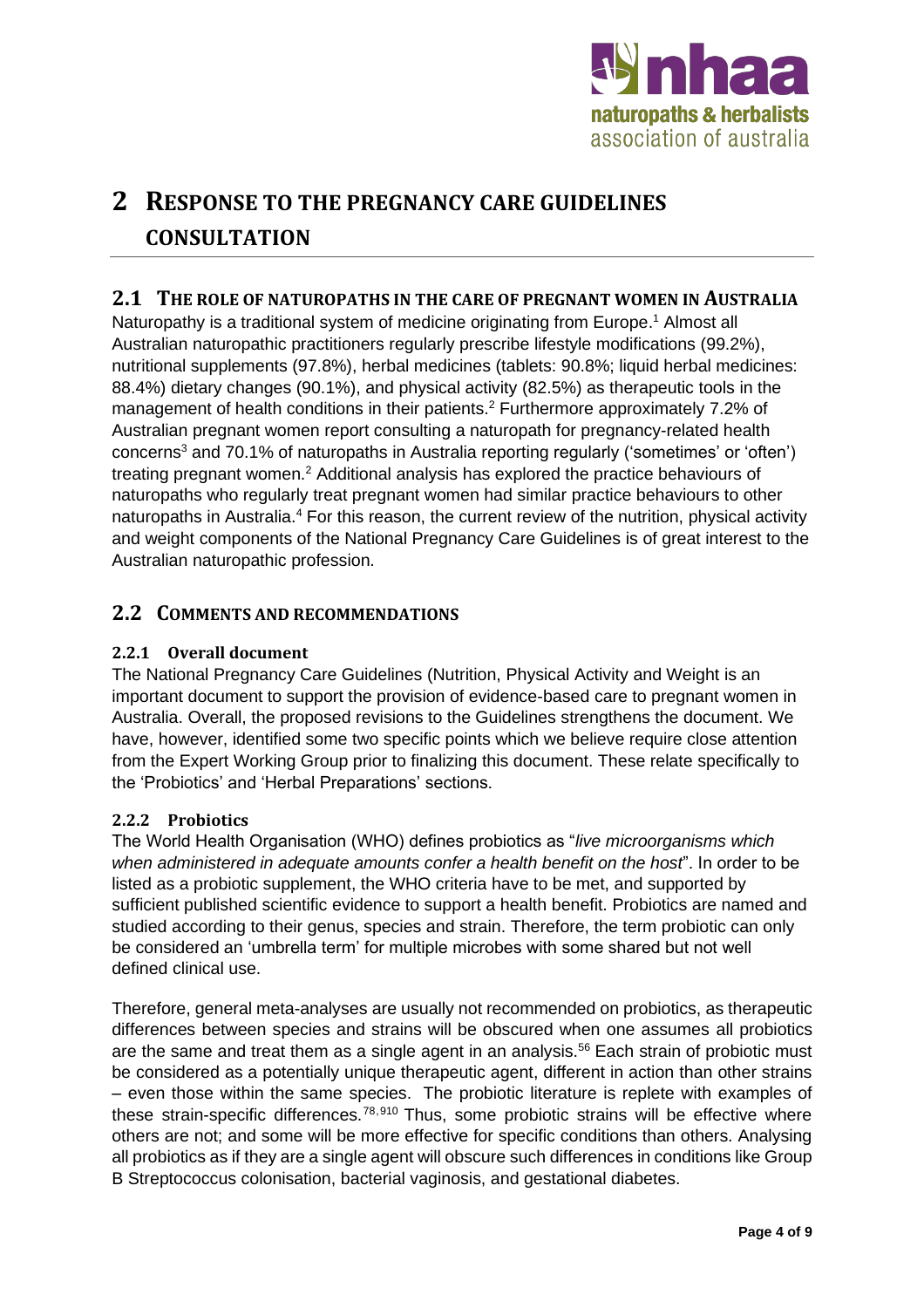

Accurate probiotic meta-analyses can be done where these differences are taken into account, by performing sub-group analyses on specific strains for example,<sup>11</sup> or strain-specific meta-analyses. <sup>12</sup> Furthermore, specific species and strains of probiotics administered at specific stages of gestation have been shown to reduce the incidence of eczema in infants at a higher risk of developing the condition.<sup>131415</sup> In addition, recent evidence suggests that specific species and strains of probiotics taken in the  $2<sup>nd</sup>$  and or  $3<sup>nd</sup>$  trimester of pregnancy may improve insulin resistance in women with gestational diabetes.<sup>161718</sup> For the evidence guide to be more accurate and clinically useful, it is essential that strain level data is examined and discussed in the guidelines. In addition, this section could include information on the sources and benefits of probiotic bacteria in foods and drinks.

With this in mind, we recommend the following to the Expert Working Group:

*Undertake an extensive review of the literature reporting on the effects of probiotic use on pregnancy health outcomes is commissioned. The results of this review could inform detailed content that provides clinicians on the appropriate and safe use of probiotic use in pregnancy.*

#### **2.2.3 Herbal Preparations:**

We propose that there are two areas requiring further attention in the nutritional considerations section as it relates to herbal preparations.

The first pertains to an appropriate engagement with the evidence of safety of herbal products. As with pharmaceuticals, there are ethical challenges associated with the conduct of clinical trials in populations of pregnant women. As such, safety data is largely based on animal studies and observational epidemiological research. Due to limitations to herbal medicine commercialisation, alongside ubiquitous and perennial availability and use of herbal preparations, most research examining the safety of herbal preparations is drawn from epidemiological research rather than animal studies.

Observation studies have been collated and analysed in a clinical text which assessed 123 herbs against the pharmaceutical safety criteria. The text reports 11 herbs in category A; 24 in category B1; 47 in category B2; 17 in category B3; 13 in category C; eight in category D and three in category X.<sup>19</sup> Additional reviews examining herbal medicine safety during pregnancy identify diverse risk levels and adverse effects, with significant variations between individual herbal medicines.<sup>20</sup> Such diversity often occurs between herbal species within the same genus. For example, the level of active constituents vary significantly between *Echinacea angustifolia* and *Echinacea purpurea*.This variability extends to the part used, e.g. aerial parts (i.e. flowering tops) and the roots. In this regard, herbal preparations should be viewed as a class of medicine, rather than a homogenous group of treatments.

For this reason, health professionals providing advice to any member of the community with regards to the use of herbal medicine to manage specific health complaints should be adequately trained. At a minimum, trained in Latin binomial, common names, botanical description, part(s) used, primary relevant constituents, actions, indications, cautions, contraindications, regulatory status in Australia, clinically relevant herb/drug/nutrient interactions, preparation forms, and dosage. This should be delivered as part of a minimum of a degree-level qualification with a core focus on herbal medicine pharmacology,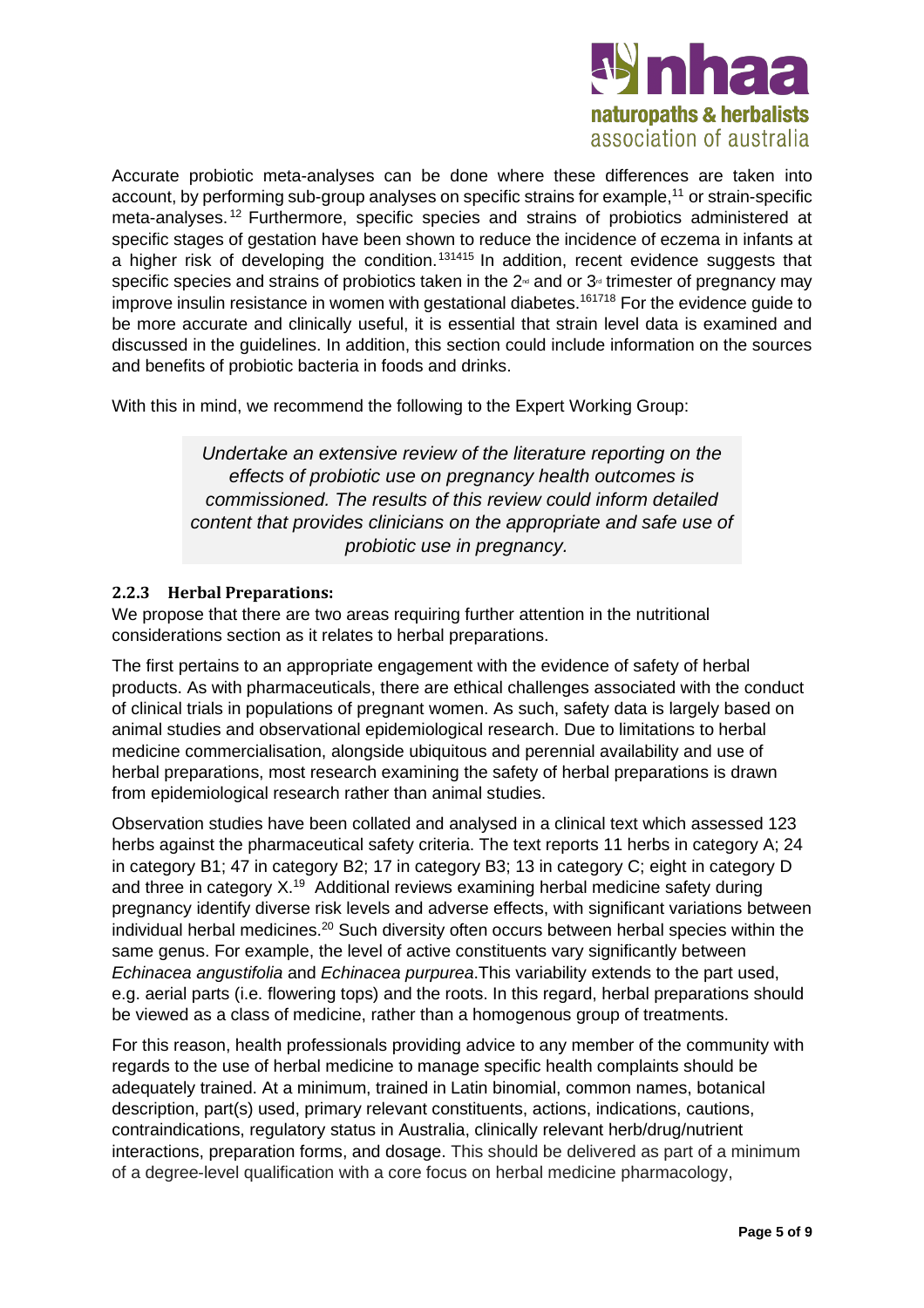

pharmacognosy and treatment and inclusive of a minimum of 400 hours of supervised clinical experiences involving diagnosis and treatment of health conditions using herbal medicines. i

For this reason, we recommend the following sentence be added to the beginning of the section on herbal preparations.

> *"Each herbal preparation needs to be considered as a potentially unique therapeutic agent, different in action from any other herbal medicine; even those within the same genus or produced from different parts of the same plant. The use of herbal preparations by pregnant women should be supervised by an appropriately qualified health professional."*

Secondly, we propose there are two herbal medicines that warrant explicit mention in the guidelines that are currently overlooked. The first of these is Raspberry Leaf (*Rubus idaeus).*  While current research does not describe the prevalence of *R.idaeus* use by Australian pregnant women, approximately 52.5% of Australian midwives have recommended *R.idaeus* to the women in their care.<sup>21</sup> As the target audience for the Guidelines is maternity care providers, we argue that attention to this herbal medicine is important. The current research evidence regarding the clinical effect or safety of *R.idaeus* use during pregnancy is limited. Small studies have examined clinical effects of R.idaeus but significant methodological limitations preclude firm clinical guidelines being based on their findings. However, there is also limited evidence to indicate safety concerns associated with R.idaeus,<sup>16</sup> although it is allocated to Category A based on animal studies.<sup>15</sup> In light of these gaps in clinical evidence, we recommend the following statement be added to the guidelines (addition is underlined):

> *"There is insufficient evidence on the efficacy and safety of Echinacea, elderberry, and raspberry leaf during pregnancy (Holst et al 2014, Balbontin et al 2019)"*

We also propose specific mention of *Hypericum perforatum* (St John's Wort). *H. perforatum*  is often recommended by midwives for postpartum depression.<sup>22</sup> One in five Australian women with children aged 24 months or less are diagnosed with depression. More than half of these women report that their diagnosed depression was perinatal, representing an estimated 111,000 Australian mothers being diagnosed with depression, and of these 56,000 with perinatal depression.<sup>23</sup>

Meta-analyses of extensive clinical research including 3038 patients confirms the efficacy of *H.perforatum* is comparable to selective serotonin reuptake inhibitors for mild-moderate depression. <sup>24</sup> Research has demonstrated that pharmaceutical antidepressants, such as

<sup>&</sup>lt;sup>i</sup> Details of minimum education standards for herbal medicine and naturopathic practitioners in Australia are outlined in NHAA Course Accreditation System (CAS) [\(https://www.nhaa.org.au/education/course-accreditation](https://www.nhaa.org.au/education/course-accreditation-system-cas)[system-cas\)](https://www.nhaa.org.au/education/course-accreditation-system-cas) and Australian Register of Naturopaths and Herbalists Education Standards [\(http://www.aronah.org/course-accreditation/\)](http://www.aronah.org/course-accreditation/)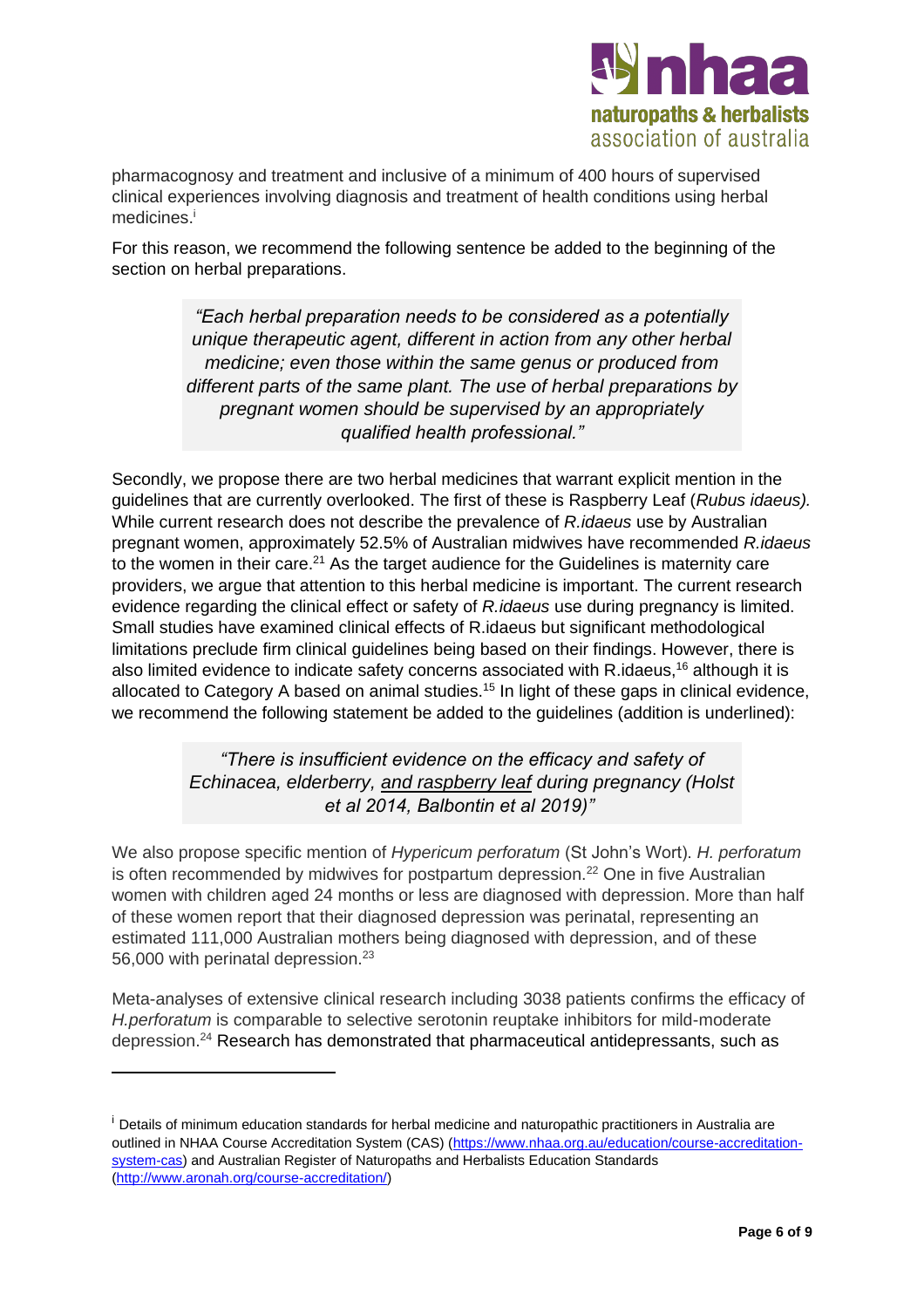

selective serotonin reuptake inhibitors, increase the risk of preterm birth.<sup>25</sup> In contrast, a study examining the use of *H.perforatum* by pregnant women found no increased risk of preterm birth.<sup>26</sup> A further systematic review of animal studies investigating *H.perforatum* in pregnancy and lactation identified significant methodological limitations which limit the use of these studies to inform clinical decision-making regarding *H.perforatum* in pregnancy.<sup>27</sup> There is also no clinical research examining the efficacy of H.perforatum in the management of perinatal depression.<sup>28</sup> However, there is strong justification for its inclusion in the Guidelines given its widely reported benefits in generalised depression alongside the high prevalence of perinatal depression in Australian women. As such, we propose an additional statement be added to the Guidelines as follows:

> *"The efficacy of Hypericum perforatum (St John's Wort) is comparable to selective serotonin reuptake inhibitors in the management of mild to moderate depression with less reported adverse effects in the general population (Ng et al, 2017). However, there is little clinical research examining the efficacy of H. perforatum in perinatal depression (Deligiannidis and Freeman, 2014). The evidence about the safety of H.perforatum use in pregnancy is incomplete. With only one available human study, reporting no increased risk of preterm birth (Kolding et al 2015), and methodological weaknesses in available rodent studies (Avila et al, 2018) the use of existing evidence to inform guidelines for pregnant women is limited. Pregnant women's use of H.perforatum for depression should be undertaken with caution and supervised by an appropriately qualified health professional."*

## **2.3 CONCLUSION**

The NHAA supports the current review of the National Pregnancy Care Guidelines (Nutrition, Physical Activity and Weight). We would like to particularly highlight the following point:

- Advice pertaining to herbal and nutritional products must be based on a sophisticated and nuanced understanding of the treatments being examined and the relevant research evidence.
- Health professionals providing advice to pregnant women regarding herbal preparations should be adequately trained.

The NHAA appreciates the opportunity to contribute to the ongoing development of the Guidelines and in doing so, continue to support the health and wellbeing of pregnant women in Australia.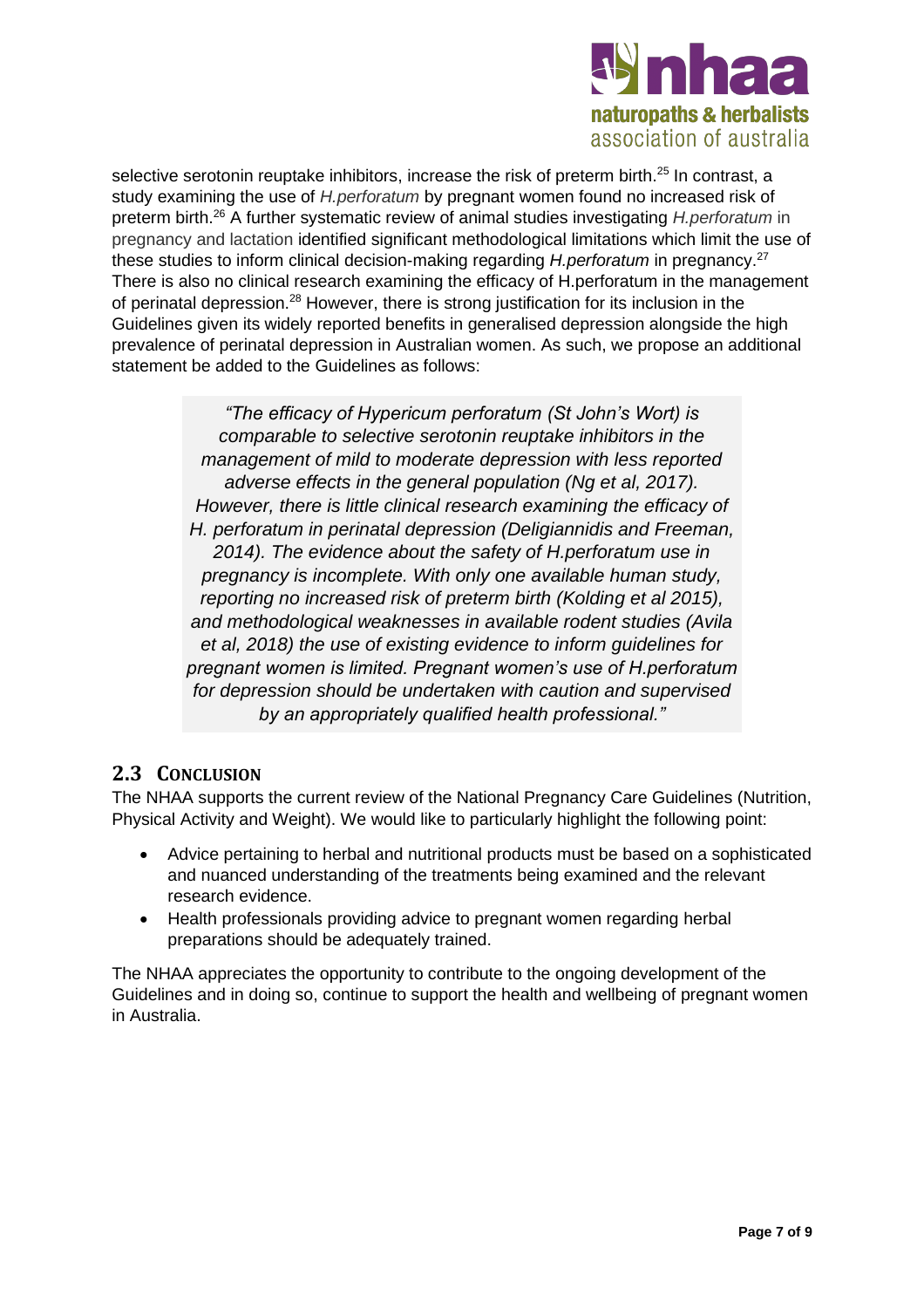

<sup>1</sup> World Naturopathic Roots Committee. (2017). *WNF White Paper: Naturopathic Philosophies, Principles and Theories*. Retrieved from Canada: [http://worldnaturopathicfederation.org/wp](http://worldnaturopathicfederation.org/wp-content/uploads/2015/12/White-Paper_FINAL.pdf)[content/uploads/2015/12/White-Paper\\_FINAL.pdf](http://worldnaturopathicfederation.org/wp-content/uploads/2015/12/White-Paper_FINAL.pdf)

<sup>2</sup> Steel, A., Schloss, J., Leach, M., & Adams, J. (2020). The naturopathic profession in Australia: A secondary analysis of the Practitioner Research and Collaboration Initiative (PRACI). *Complementary Therapies in Clinical Practice*, [https://doi.org/10.1016/j.ctcp.2020.101220.](https://doi-org.ezproxy.lib.uts.edu.au/10.1016/j.ctcp.2020.101220)

<sup>3</sup> Steel, A., Adams, J., Sibbritt, D., Broom, A., Gallois, C., & Frawley, J. (2012). Utilisation of complementary and alternative medicine (CAM) practitioners within maternity care provision: results from a nationally representative cohort study of 1,835 pregnant women. *BMC pregnancy and childbirth, 12*(1), 146.

<sup>4</sup> Unpublished data from the Practitioner Research and Collaboration Initiative (PRACI) practice-based research network. Analysed by A. Steel [\(amie.steel@uts.edu.au\)](mailto:amie.steel@uts.edu.au). Data available on request.

<sup>5</sup> Marteau, P. (2011). "Evidence of probiotic strain specificity makes extrapolation of results impossible from a strain to another, even from the same species." Annals of Gastroenterology & Hepatology 2(1): 34-36.

<sup>6</sup> McFarland, L. V., C. T. Evans and E. J. C. Goldstein (2018). "Strain-Specificity and Disease-Specificity of Probiotic Efficacy: A Systematic Review and Meta-Analysis." Front Med (Lausanne) 5: 124.

<sup>7</sup> Bibiloni, R., P. F. Perez and G. L. De Antoni (1999). "Will a high adhering capacity in a probiotic strain guarantee exclusion of pathogens from intestinal epithelia." Anaerobe 5: 519-524.

<sup>8</sup> Tallon, R., S. Arias, P. Bressollier and M. C. Urdaci (2007). "Strain- and matrix-dependent adhesion of Lactobacillus plantarum is mediated by proteinaceous bacterial compounds." J Appl Microbiol 102(2): 442-451.

<sup>9</sup> Bao, Y., Y. Zhang, Y. Zhang, Y. Liu, S. Wang, X. Dong, Y. Wang and H. Zhang (2010). "Screening of potential probiotic properties of Lactobacillus fermentum isolated from traditional dairy products." Food Control 21(5): 695-701.

<sup>10</sup> Dietrich, C. G., T. Kottmann and M. Alavi (2014). "Commercially available probiotic drinks containing Lactobacillus casei DN-114001 reduce antibiotic-associated diarrhea." World journal of gastroenterology 20(42): 15837-15844.

<sup>11</sup> McFarland, L. V., C. T. Evans and E. J. C. Goldstein (2018). "Strain-Specificity and Disease-Specificity of Probiotic Efficacy: A Systematic Review and Meta-Analysis." Front Med (Lausanne) 5: 124.

<sup>12</sup> Hawrelak, J. A., D. L. Whitten and S. P. Myers (2005). "Is Lactobacillus rhamnosus GG effective in preventing the onset of antibiotic-associated diarrhea: a systematic review and meta-analysis." Digestion 72: 51-56.

<sup>13</sup> Zuccotti G, Meneghin F, Aceti A, et al. Probiotics for prevention of atopic diseases in infants: systematic review and meta-analysis. Allergy. 2015;70(11):1356-1371. doi:10.1111/all.12700

<sup>14</sup> Bertelsen RJ, Brantsæter AL, Magnus MC, et al. Probiotic milk consumption in pregnancy and infancy and subsequent childhood allergic diseases. J Allergy Clin Immunol. 2014;133(1):165- 71.e718. doi:10.1016/j.jaci.2013.07.032